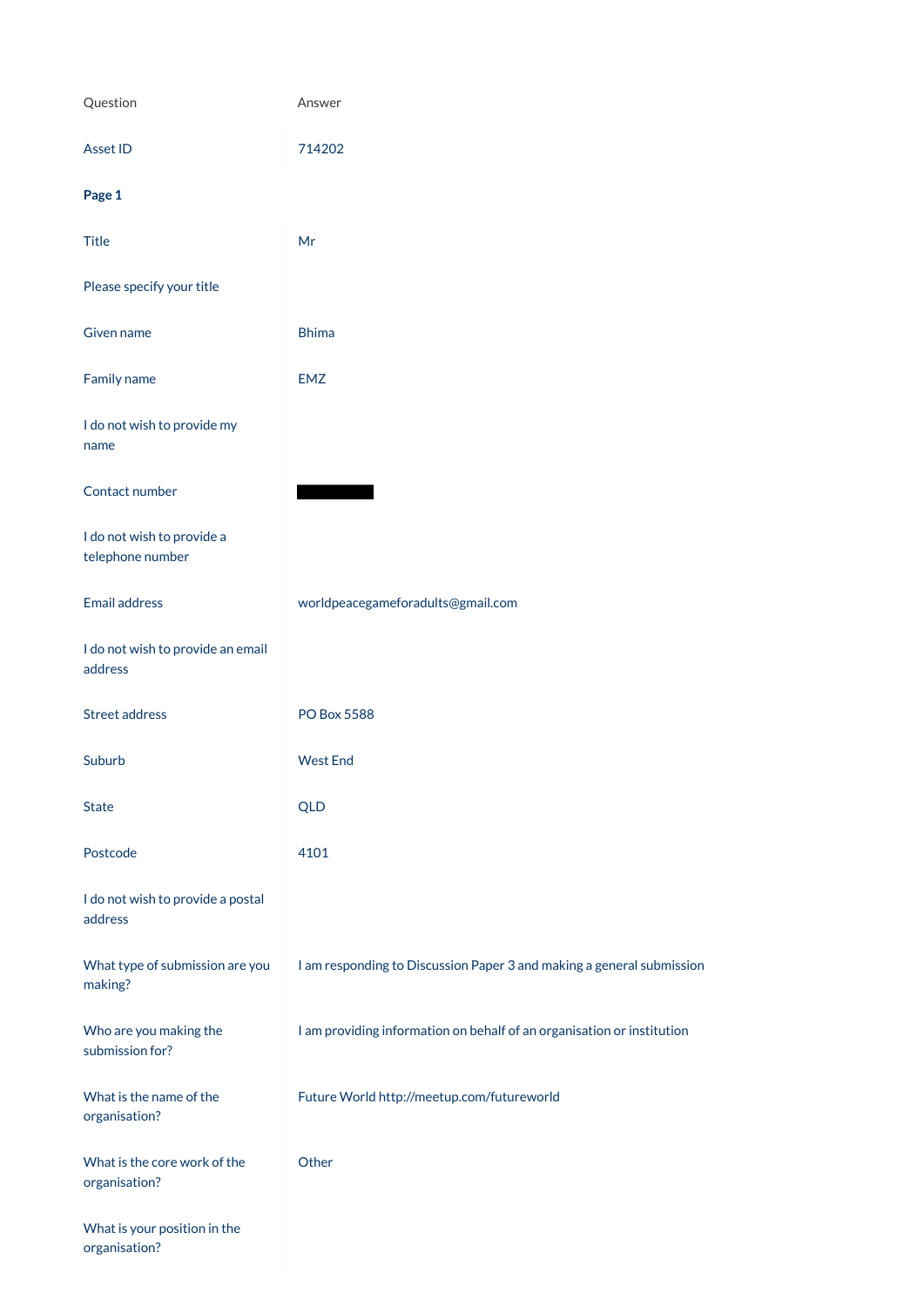| Question                                                                                                                    | Answer                                                                                 |
|-----------------------------------------------------------------------------------------------------------------------------|----------------------------------------------------------------------------------------|
| Do you have authority from the<br>organisation to make a<br>submission on its behalf?                                       | Yes, I am authorised to make this submission on behalf of the organisation I represent |
| Please specify who you are<br>making this submission for                                                                    |                                                                                        |
| Please select at least one from<br>below                                                                                    |                                                                                        |
| Please specify (if Others was<br>selected)                                                                                  |                                                                                        |
| Are you able to advise a<br>timeframe for when most of the<br>lived experience/observations in<br>your submission occurred? | I will be speaking in general terms and not referring to a specific timeframe          |
| Page 2                                                                                                                      |                                                                                        |
| How would you like us to use<br>your information?                                                                           | Identified - published on website                                                      |
| Page 3                                                                                                                      |                                                                                        |
| What is your age range?                                                                                                     | $l$ am $65+$                                                                           |
| What is your gender?                                                                                                        | Male                                                                                   |
| Please specify other gender                                                                                                 |                                                                                        |
| What is your current postcode?                                                                                              | 4184                                                                                   |
| What is your main language<br>other than English spoken at<br>home?                                                         | <b>Just English</b>                                                                    |
| In which country were you born?                                                                                             | Australia                                                                              |
| Do you identify as a member of<br>any of the following groups?                                                              |                                                                                        |

(Please tick all that apply)

**Page 4**

Your knowledge and experiences

My platform ... "Future World" ... is dedicated to the sustainable development of an ideal future. I have a science degree in Sustainable Development and have devoted 50 years to research and development of systems and methods to build a new society. Included in this process is the Department of Corrective Services, which includes (without limitation) the imprisonment and rehabilitation of women and girls. I have worked within a maximum security prison (Parklea in NSW) and have had success in the work of rehabilitation during the 1980's. My platform is focused on building a new society rather than trying to mend the old one. The analogy is trying to clean a window with mud. From my experience of 30 years of doing this, I realized it doesn't work. To these ends, "Future World" is dedicated to develop a sustainable prototype eco-